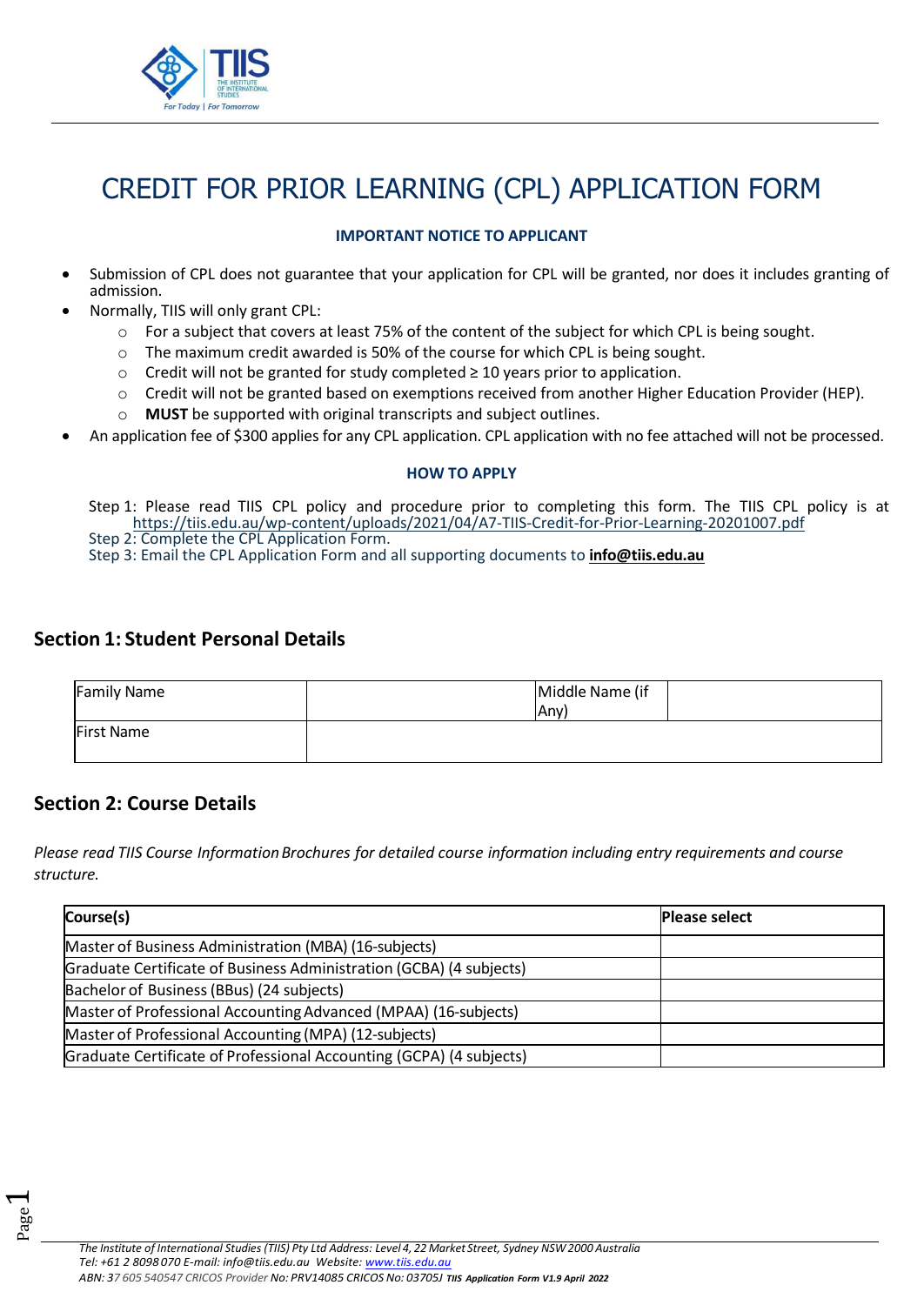

## **Section 3: CPL Request Details**

*You MUST provide an original copy of subject outline and transcript from your base institution for TIIS Program Coordinator to map and match whether a CPL can be granted.* 

#### **TIIS subject outlines are available on TIIS website at www.tiis.edu.au.**

| TIIS Subject Code & Name | <b>Base Institution</b><br>Subject Code and Title | Base<br>Qualification | <b>Base Institution</b> | Evidence<br>attached |
|--------------------------|---------------------------------------------------|-----------------------|-------------------------|----------------------|
|                          |                                                   |                       |                         |                      |
|                          |                                                   |                       |                         |                      |
|                          |                                                   |                       |                         |                      |
|                          |                                                   |                       |                         |                      |
|                          |                                                   |                       |                         |                      |
|                          |                                                   |                       |                         |                      |
|                          |                                                   |                       |                         |                      |
|                          |                                                   |                       |                         |                      |
|                          |                                                   |                       |                         |                      |
|                          |                                                   |                       |                         |                      |
|                          |                                                   |                       |                         |                      |
|                          |                                                   |                       |                         |                      |
|                          |                                                   |                       |                         |                      |
|                          |                                                   |                       |                         |                      |
|                          |                                                   |                       |                         |                      |
|                          |                                                   |                       |                         |                      |
|                          |                                                   |                       |                         |                      |

## **Section 4: Other relevant information**

*Is there any other information that you would like TIIS to consider in processing your application? If yes, please provide the details below:*

| Relevant Work Experience |  |
|--------------------------|--|
| Informal Learning        |  |
| Other (please specify)   |  |
|                          |  |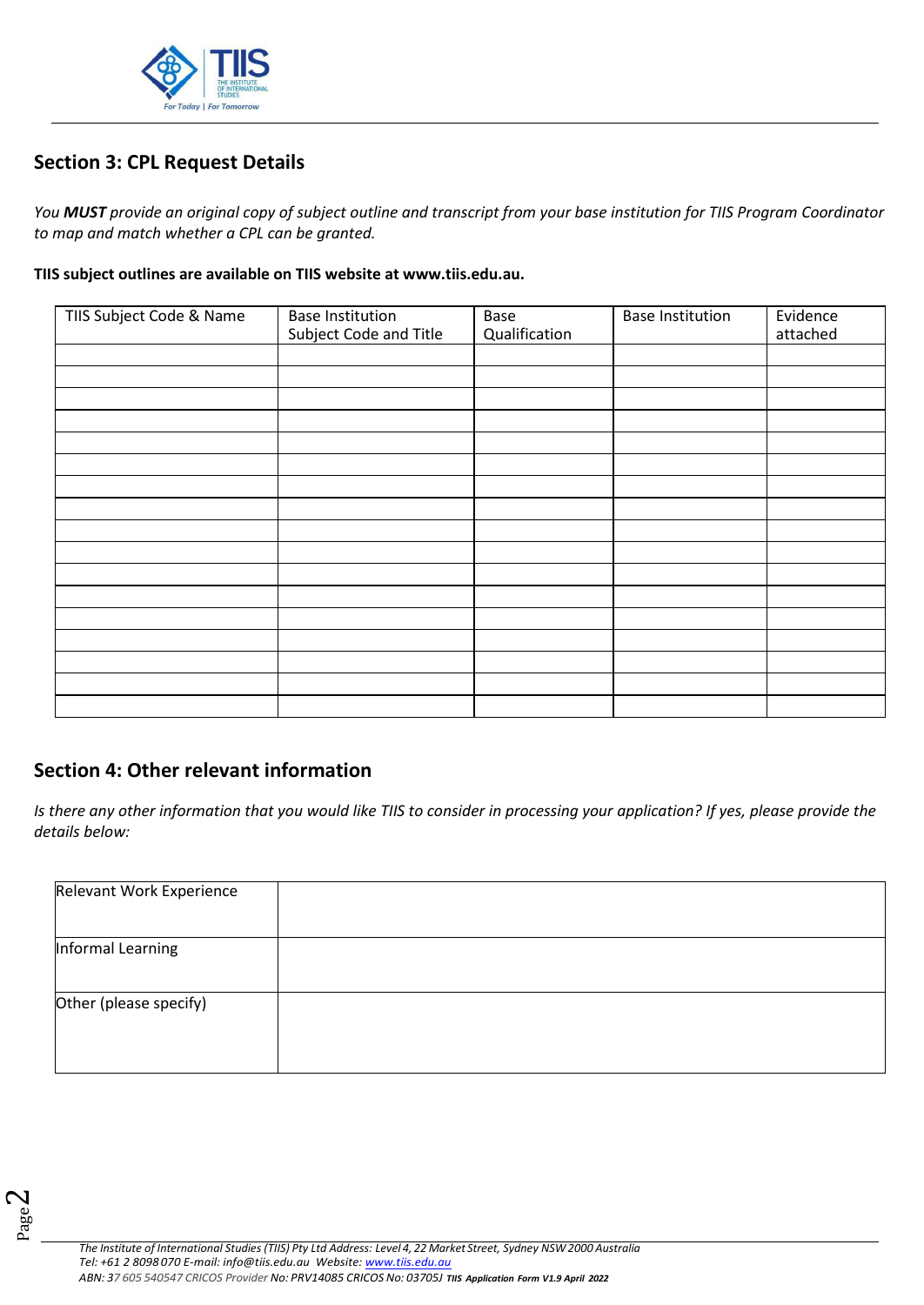

## **Section 5: Processing of Application**

- 1. The application will not be processed unless all information and supporting documents are provided.
- 2. PLEASE PRINT CLEARLY It is recommended that you submit your application **at least 12 weeks** before your intended Term start date. Late applications may delay your enrolment procedure. If in doubt, please check all program and proposed intake dates as available on TIIS website: [www.tiis.edu.au.](http://www.tiis.edu.au/)
- 3. Any incorrectinformation provided in the application may lead to a cancellation of this application, and/or void of any contract relationship between you and TIIS (if applicable).

## **Section 6: Applicant's Declaration**

I declare that:

| I have read and understood the relevant course information brochure and other related information as<br>available on TIIS website.                                                                                                               |  |
|--------------------------------------------------------------------------------------------------------------------------------------------------------------------------------------------------------------------------------------------------|--|
| The information supplied in this application is true and correct. I authorise that TIIS check and authenticate                                                                                                                                   |  |
| all the information provided in the application, including my previous academic records, English test<br>results, employment references, etc.                                                                                                    |  |
| I will keep a copy of this application and all supporting documents for my own records.                                                                                                                                                          |  |
| I have read and understood TIIS CPL policy and procedure.                                                                                                                                                                                        |  |
| I have attached all relevant official academic transcripts                                                                                                                                                                                       |  |
| I have attached all relevant official subject outlines                                                                                                                                                                                           |  |
| I am aware that any information supplied in this application may be provided to the<br>Tertiary Education Quality Standards Authority (TEQSA) and the Department of Education,<br>Skills and Employment or other authorised government agencies. |  |

| Name of Applicant             | Date of<br>Signature |  |
|-------------------------------|----------------------|--|
| <b>Signature of Applicant</b> |                      |  |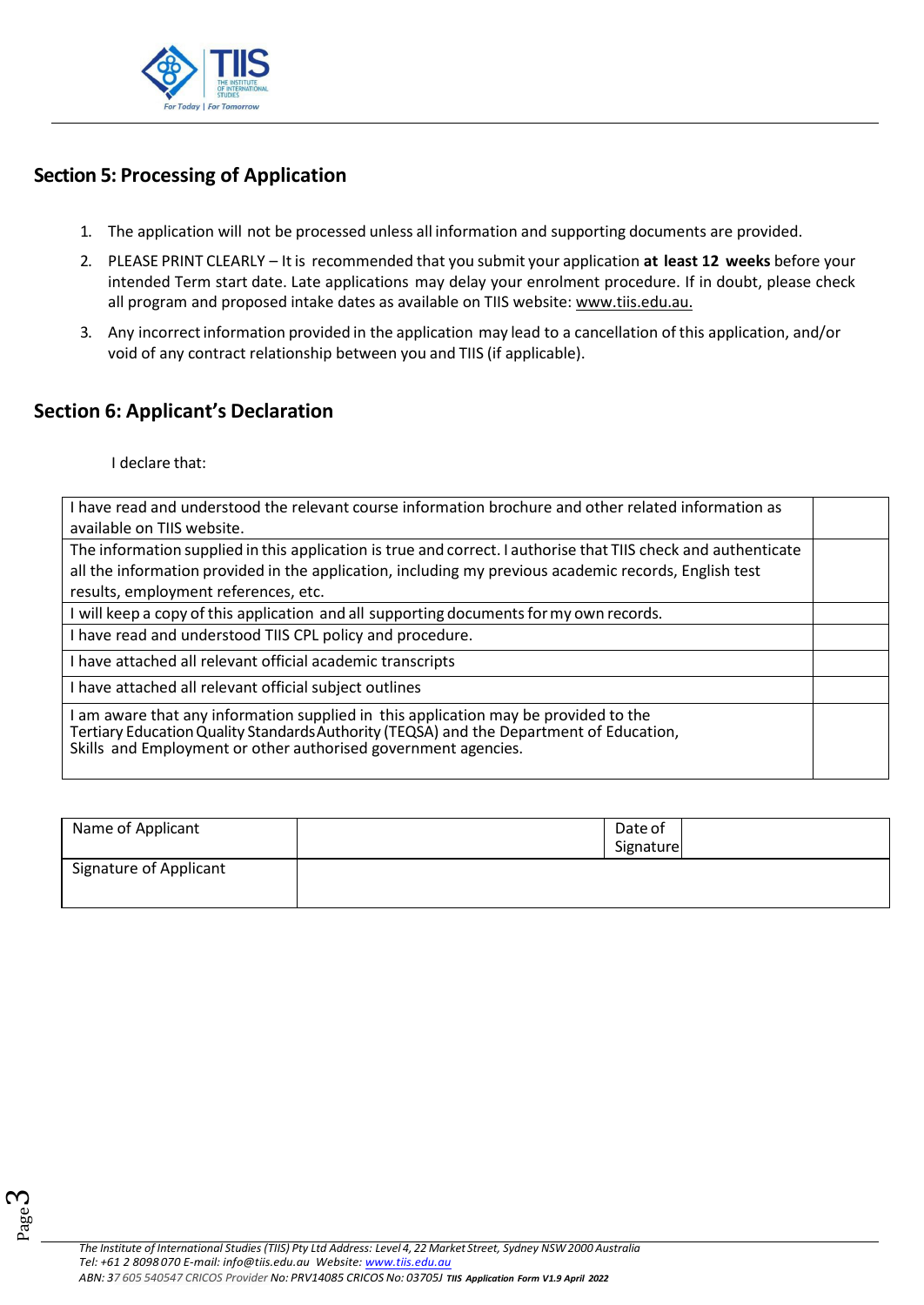

# **SECTION 7: CPL Application Workflow**

*TIIS aims at processing an application* within 5 working days*from the date of receipt of complete application.* 

| Send your completed application form to:                                                                |                                                                                                                                                                                                                                                |  |  |  |
|---------------------------------------------------------------------------------------------------------|------------------------------------------------------------------------------------------------------------------------------------------------------------------------------------------------------------------------------------------------|--|--|--|
| Email: info@tiis.edu.au                                                                                 |                                                                                                                                                                                                                                                |  |  |  |
| Step 1:                                                                                                 | Initial assessment of your application by Admission Officer                                                                                                                                                                                    |  |  |  |
| 1a                                                                                                      | If the application is complete, the Admission Officer will notify the student receipt of the<br>application and refer the application to Step 2 to be<br>assessment by the Program Coordinator.                                                |  |  |  |
| 1 <sub>b</sub>                                                                                          | If there are outstanding documents to be required, the Admission Officer will request you to<br>provide the documents before referring the application to be assessed by the Program<br>Coordinator.                                           |  |  |  |
| Step 2:                                                                                                 | <b>Assessment by the Program Coordinator</b>                                                                                                                                                                                                   |  |  |  |
| 2a                                                                                                      | The Program Coordinator will assess the application based on TIIS CPL policy.                                                                                                                                                                  |  |  |  |
| Step 3:                                                                                                 | <b>Decision of the Program Coordinator</b>                                                                                                                                                                                                     |  |  |  |
| 3a                                                                                                      | Decision of the Program Coordinator will be recorded as part of this application and student will<br>be notified of the decision including the details of CPL granted, which will be recorded in the<br>student academic folder (if approved). |  |  |  |
| Step 4:                                                                                                 | <b>Notification of Decision</b>                                                                                                                                                                                                                |  |  |  |
| 4a                                                                                                      | TIIS admission officer will send you a Letter of Offer, detailing the CPL granted.                                                                                                                                                             |  |  |  |
| Step 5:                                                                                                 | <b>Review by Academic Dean</b>                                                                                                                                                                                                                 |  |  |  |
| 5a                                                                                                      | In exceptional circumstances, TIIS Academic Dean will determine whether the application should<br>be approved in accordance with special considerations pertained in TIIS CPL Policy with decision<br>recorded in the application form.        |  |  |  |
| Back to Step 4. The details of student's CPL granted will be recorded in the student's academic folder. |                                                                                                                                                                                                                                                |  |  |  |

Page 4